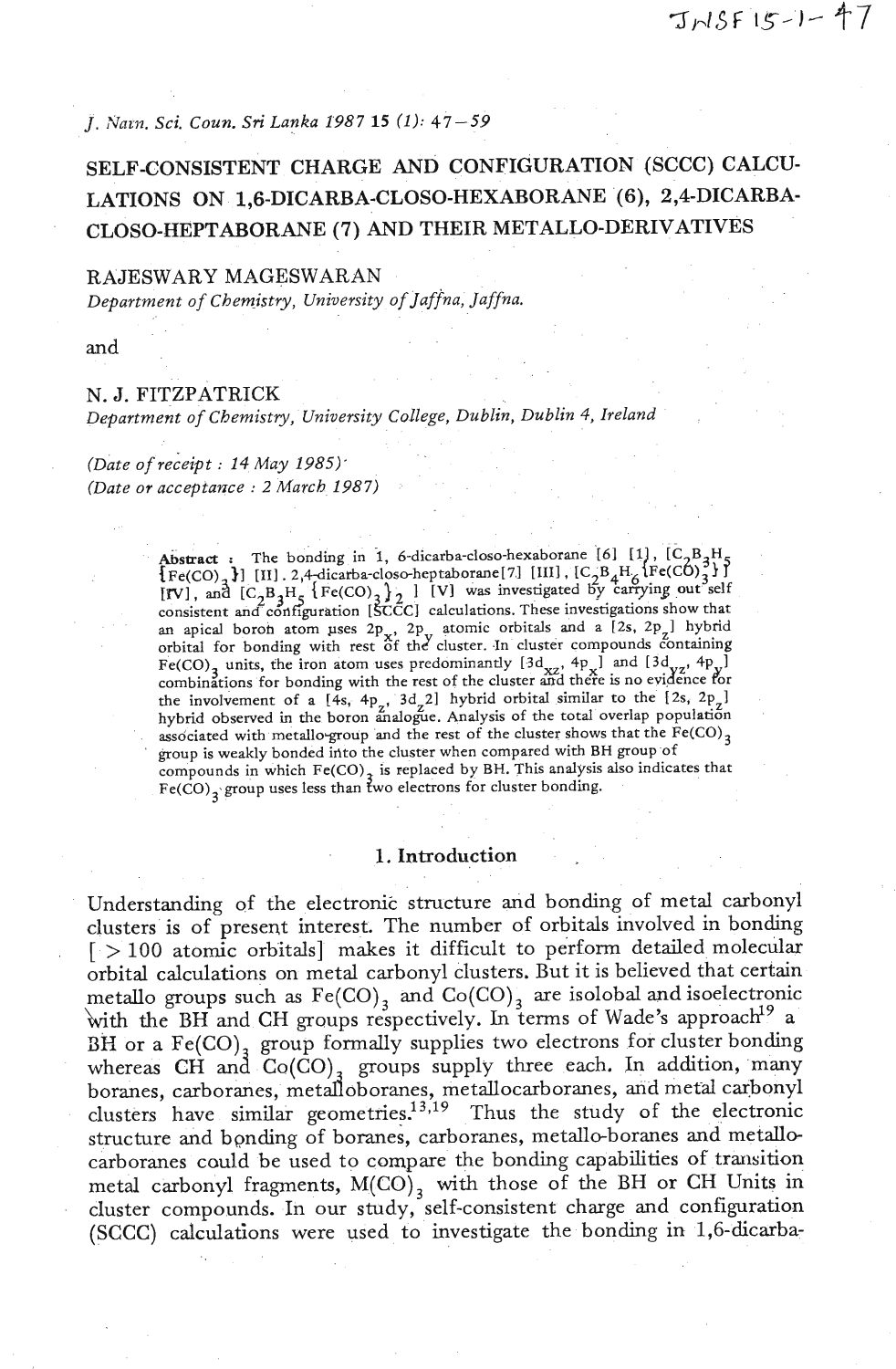**48** *~ajeswasj Mageswaran and N. J. Fitzpatrick* 

closo-hexaborane [6] [I],  $[C_2 B_3 H_5$   $[Fe(CO)_3]$  ] [II], 2,4-dicarba-closoheptaborane  $\begin{bmatrix} 7 \end{bmatrix}$   $\begin{bmatrix} \text{III} \end{bmatrix}$ ,  $\begin{bmatrix} C_2B_3H_5 \end{bmatrix}$   $\begin{bmatrix} \text{Fe(CO)}_3 \end{bmatrix}$ ,  $\begin{bmatrix} \text{IV} \end{bmatrix}$  and  $\begin{bmatrix} C_2B_3H_5 \end{bmatrix}$  ${[Fe({\rm CO})}_3$   $_2$  ]  ${[V]}$ 

#### 2. Computational Method

The method used was the FORTICON<sup>8</sup> programme of Hoffman and co- worker^?^ This calculation is an **all** valence electron, extended Huckel calculation [3d, 4s and **4p** atomic orbitals ontransition metal atoms, 2s and 2p on second row atoms and on hydrogen atom are used] and was used in its charge iteration mode according to  $H_{ii} = VSE[Q]$  where  $H_{ii}$  is the diagonal Hamiltonian matrix element and  $VSE[Q]$  is the valence state ionisation energy of orbital i when the atom has total charge Q. The off diagonal Hamiltonian matrix elements are calculated in the normal manner<sup>9</sup> using the expression,

$$
H_{ii} = k \frac{S_{ii}}{2} [H_{ii} + H_{jj}]
$$

where ki is a constant.

The VSIE [Q] functions are assumed to be of the form,

 $VSIE[O] = AO^2 + BO + C$ 

where A,B and C are parameters,<sup>16,20</sup> which depend on the atom and the orbital. Iterations are continued until successive ones produced  $\leq 10^{-4}$  e change in the charge on any atom  $\epsilon$  = electronic charge]. The well known problem of obtaining convergence with such self-consistent charge calculations was eased by an improved damping scheme and by the use of a Made: lung correction. The orbital occupations are summed separately over the p and d orbitals on each atom. The resulting p and d occupations, along with **<sup>s</sup>** occupations, are damped according to the equation

 $=\frac{\rho}{r} \frac{\text{input } \overline{k}}{r}$   $\left(\begin{array}{cc} \overline{\rho} & \text{output } k \\ r & r \end{array}\right)$ 

where  $\rho$  is the summed orbital occupation of a given type,  $s, p$  or  $d$ , indexed by r on the  $k^{th}$  cycle and  $\lambda$  is a damping parameter.

The geometries of carboranes used were taken from reported,  $17,18$ electron diffraction data. The same geometries were used for metallocarboranes. The geometry of the  $Fe(CO)_3$  unit was taken from that of  $[Fe(CO)_3 \overline{n^4} \cdot C_4 H_4]^{10} \cdot Fe - C$  and  $C-O$  bond lengths of 0.182 nm and 0.115 nm respectively were used. Changing the position of the metallo-units by  $\pm$  10% with respect to the carborane base produced no significant change in the results.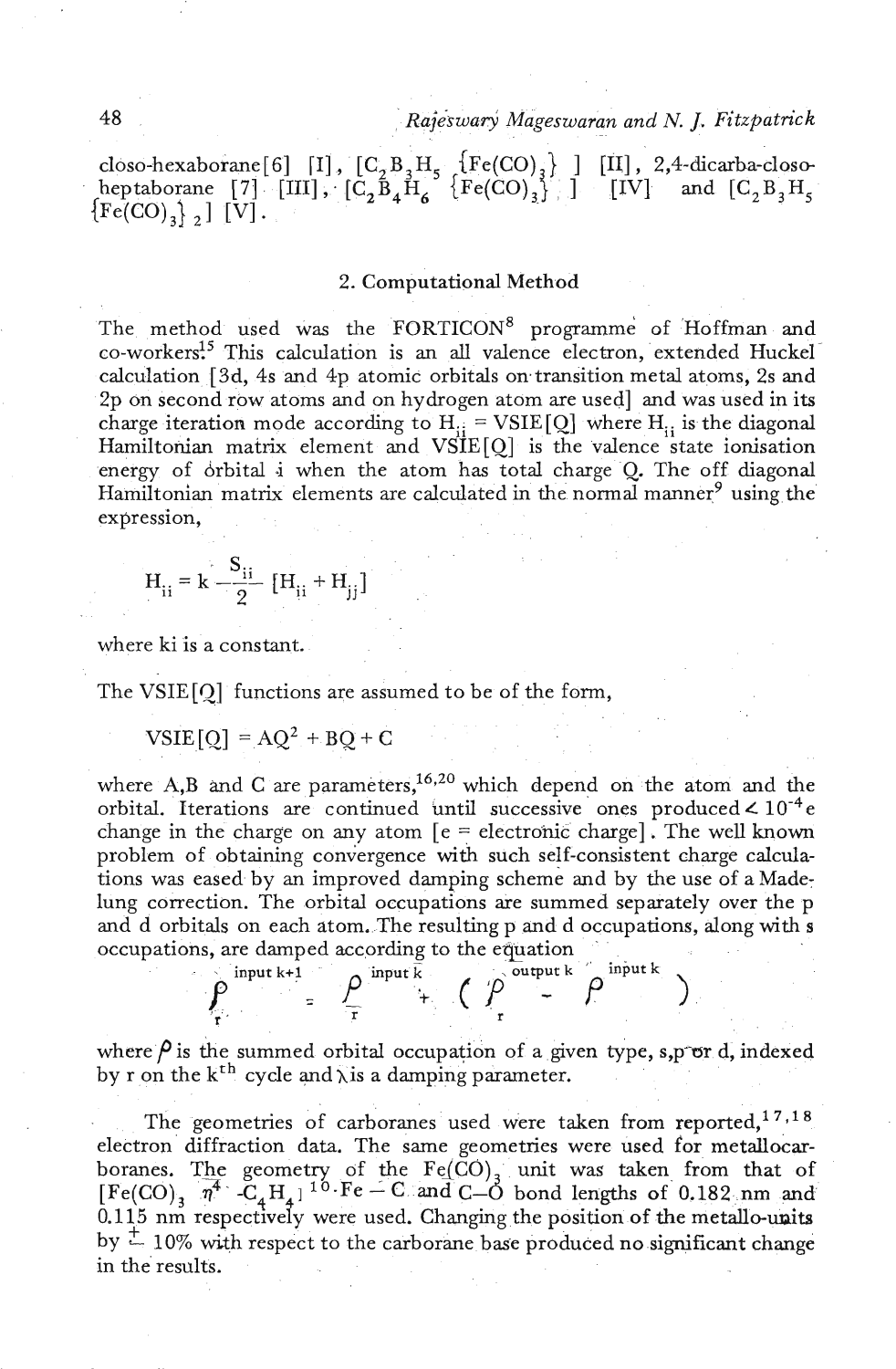| Molecules |                                     |          |                                                                 |                                  |                                                    |                                          | Atom sites as shown in diagrams [1] to [V] |                    |             |                          |          |
|-----------|-------------------------------------|----------|-----------------------------------------------------------------|----------------------------------|----------------------------------------------------|------------------------------------------|--------------------------------------------|--------------------|-------------|--------------------------|----------|
|           |                                     |          |                                                                 |                                  |                                                    |                                          |                                            |                    | U<br>Carbon | Oxygen<br>Carbonyl group | په       |
|           |                                     |          |                                                                 |                                  |                                                    |                                          |                                            |                    |             |                          |          |
|           | $-0.014$                            | 1,094    |                                                                 |                                  | 0.094                                              | $-0.014$                                 |                                            |                    |             |                          |          |
|           |                                     | 1.057    | 0.094<br>0.074                                                  | 0.057<br>0.057                   |                                                    | $-0.055$                                 |                                            | 0.041              |             | $-0.200$                 |          |
|           | $-0.055$<br>0.124<br>0.824<br>0.078 | 0.22     |                                                                 | $-0.022$                         |                                                    |                                          | 0.124                                      |                    |             |                          |          |
|           |                                     | $-0.062$ |                                                                 |                                  |                                                    |                                          | 0.095                                      | 0.043              |             | $-0.202$                 |          |
| [IVa]     |                                     | 1.037    | $\begin{array}{c} 0.105 \\ 0.066 \\ 0.077 \\ 0.038 \end{array}$ | $-0.062$<br>$-0.044$<br>$-0.074$ |                                                    |                                          |                                            |                    | 0.028       |                          | $-0.216$ |
| [Va]      | 0.723                               | 0.074    |                                                                 |                                  | 0.733<br>0.070<br>0.043<br>0.780<br>0.026<br>2.615 | $0.070$<br>$0.043$<br>$0.057$<br>$0.026$ | 0.078                                      |                    |             | $-0.200$                 |          |
| [Vb]      | $-0.848$                            | .010     | 0.096                                                           | $-0.065$                         |                                                    | 0.054                                    | 0.054                                      | $0.040$<br>$0.102$ | $-0.080$    | $-0.220$                 | $-0.312$ |

 $\frac{1}{\sqrt{2}}\left(\frac{1}{\sqrt{2}}\right)^2$ 

- -

 $\frac{1}{\alpha}$ 

ö

ø

ģ

*Consistenct*  $|Ch$ 

49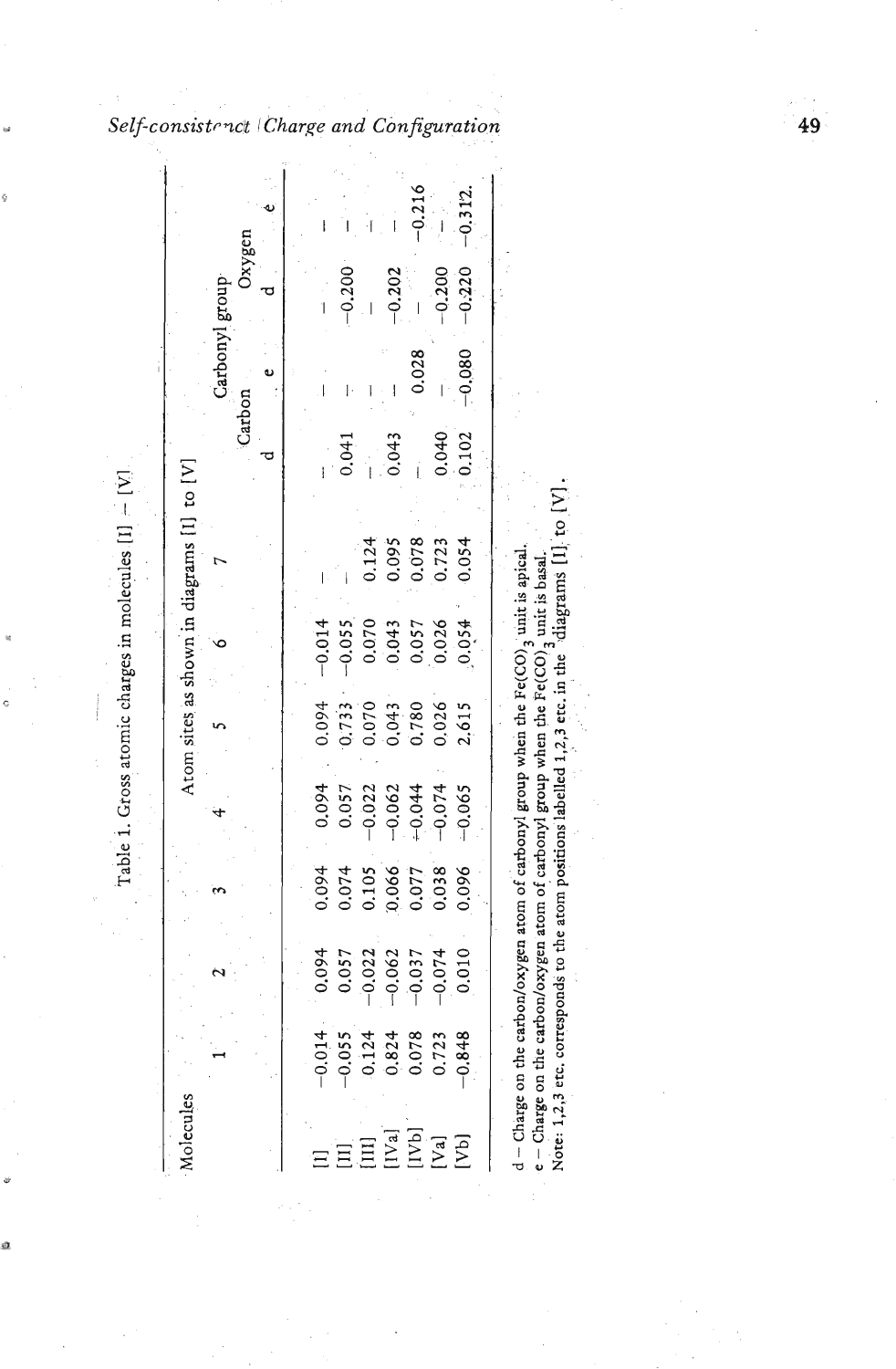### *R zjes wary Mageswaran and N. J. Fitzpatrick*

|          |          |          |          |          | Atom sites as shown in diagrams $[I] - [IV]$ |          |          |
|----------|----------|----------|----------|----------|----------------------------------------------|----------|----------|
| Molecule |          | 2        |          |          |                                              | 6        |          |
| $[1]$    | $-0.045$ | 0.022    | 0.022    | 0.022    | 0.022                                        | $-0.045$ |          |
| $[11]$   | $-0.013$ | $-0.034$ | 0.002    | $-0.034$ | 0.271                                        | $-0.103$ |          |
| [III]    | 0.055    | $-0.051$ | 0.034    | $-0.051$ | $-0.021$                                     | $-0.021$ | 0.055    |
| [IVa]    | 0.344    | $-0.111$ | $-0.026$ | $-0.111$ | $-0.063$                                     | $-0.063$ | 0.027    |
| [IVb]    | $-0.001$ | $-0.069$ | $-0.003$ | $-0.081$ | 0.217                                        | $-0.042$ | $-0.021$ |
| [Val]    | 0.250    | $-0.127$ | $-0.069$ | $-0.127$ | $-0.086$                                     | $-0.086$ | 0.250    |
| ${Vbl}$  | $-1.204$ | $-0.033$ | 0.007    | $-0.118$ | 1.447                                        | $-0.060$ | $-0.038$ |

**Table 2. Charges localised on BH<sub>2</sub>** Ch and Fe(CO)<sub>2</sub> **units in molecules** [I]  $-$  [V]

**Table 3. Overlap population in molecules** [I] **and [I11** 

| Bond                |       |                 |
|---------------------|-------|-----------------|
| $C^{1[6]} - B2$     | 0.579 | 0.740           |
| $C^{1[6]} - B^3$    | 0.579 | 0.672           |
| $C^{1[6]}$<br>$B^5$ | 0.579 |                 |
| $C^{1[6]} - Fe^{5}$ |       | 0.340           |
| $B^2 - B^3$         | 0.519 | 0.570           |
| $B^2 - Fe^5$        |       | $^{\circ}0.285$ |
| $C^{1[2]}$<br>$-H$  | 0.841 | 0.877           |
| $B^{2[4]}$<br>$-H$  | 0.816 | 0.839           |
| $B^3$<br>— H        | 0.816 | 0.806           |

### **3.** Results and Discussion

The details of the cluster bonding in carboranes and metallocarboranes can be considered from three pieces of information provided by the **SCCC**  calculation. They are [i] the gross atomic charges [ii] the overlap popula- . tions and [iii] the molecular orbital energy levels and their **LCAO** expansions.

**3.1** 1,6-C<sub>2</sub>B<sub>4</sub>H<sub>6</sub> [I] and 2,4-C<sub>2</sub>B<sub>5</sub>H<sub>7</sub> [III]

The gross atomic charges (Table **1)** and the overlap populations (Tiable **3)**  indicate that the four BH units in  $1,6-C, B_4H_6$  are equivalent and so are the two CH units. This is in agreement with the predicted<sup>17</sup>  $D_{4h}$  symmetry of **the** molecule. The presence of three distinct type of BH units in 2,4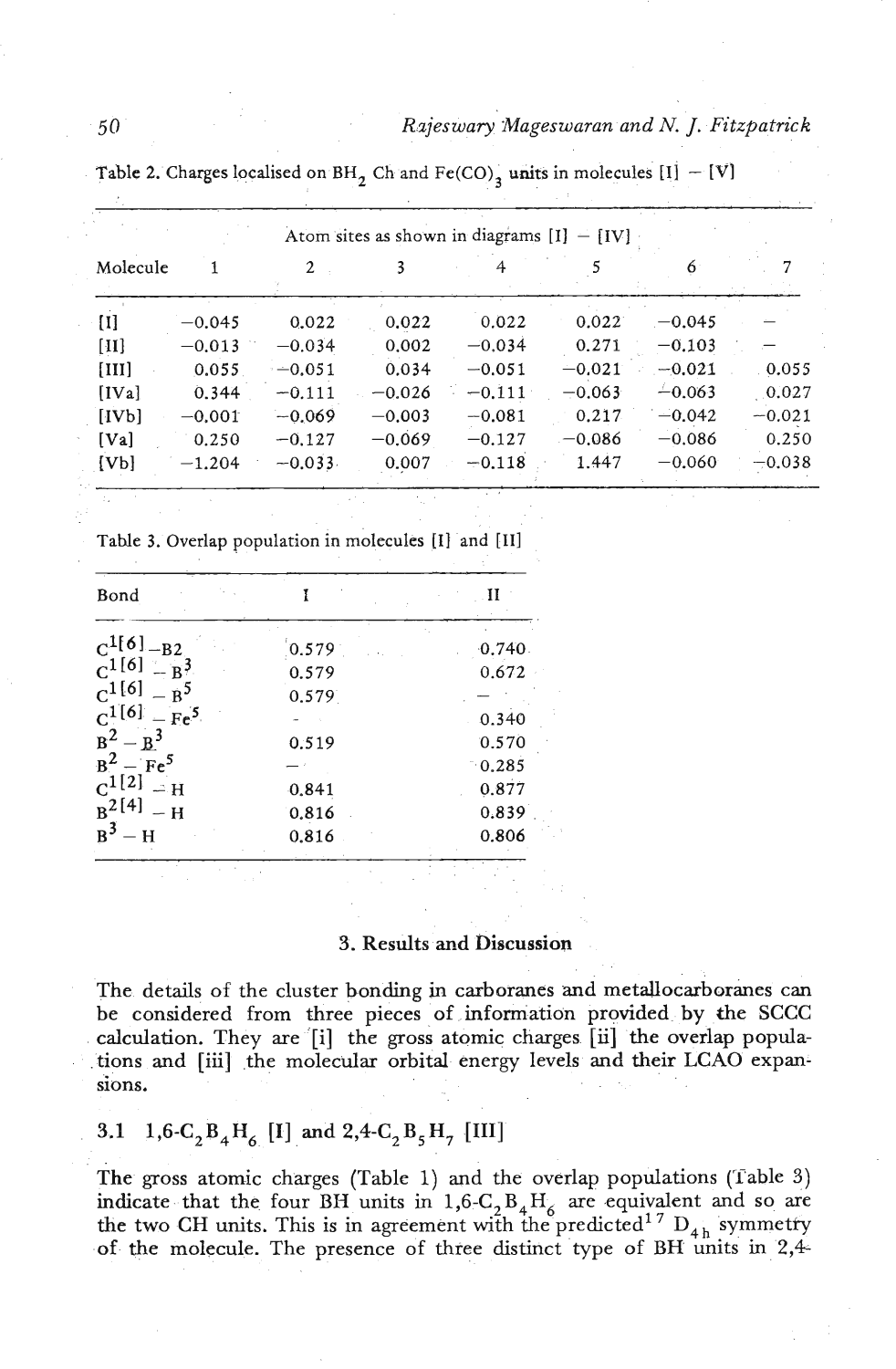### **Self-consistent Charge and Configuration**

 $C_2 B_5 H_7$  is shown by the localised charges [Tables 1 and 2], the boron atom in apical position being more positively charged. The overlap populations **[Table 4]** bonding these BH units into the cluster  $\left[ \text{in } 2,4 \text{-} C_2 \text{B}_5 \text{H}_7 \right]$  are slightly different and reflect the positive charges on boron atoms. Thus the two apical BH units ate less strongly bonded into the cluster when compared with the three basal BH units. The gross atomic charges on carbons and borons agree with the more electronegative character of carbon compared with boron. **Our** values for located charges on **C--H and** B-H moieties  $[-0.045$  and  $0.022$  respectively] of  $1.6 \text{--}C, B_4H_6$  are comparable with the values  $[-0.05$  and  $0.03$  respectively] reported<sup>12°</sup> earlier by a different SCF

| Bond                                   | $[III]$ | [IVa] | [1V <sub>b</sub> ] | [Va]<br>ò. | [Vb]  |
|----------------------------------------|---------|-------|--------------------|------------|-------|
| $B^{1[7]}$<br>$- H$                    | 0.836   | 0.828 | 0.862              |            | 0.856 |
| $c^2$<br>$- H$                         | 0.827   | 0.861 | 0.830              | 0.881      | 0.852 |
| $B^3$<br>– H                           | 0.836   | 0.858 | 0.838              | 0.871      | 0.848 |
| $C^4$<br>$-$ H.                        | 0.827   | 0.861 | 0.856              | 0.881      | 0.891 |
| $B^{6[5]}$<br>H                        | 0.839   | 0.860 | 9.860              | 0.871      | 0.881 |
| $B^7$<br>$\equiv$ H                    | 0.836   | 0.828 | 0.860              |            | 0.856 |
| $B^{7[1]}$                             | 0.469   | 0.536 | 0.518              |            | 0.558 |
| $B^3$                                  | 0.776   | 0.865 | 0.823              | 0.985      | 0.879 |
| $B^{7[1]}$<br>$B^3$                    | 0.355   | 0.414 | 0.394              |            | 0.427 |
| $B^{6[5]}$<br>$B^{7[1]}$               | 0.447   | 0.538 | 0.584              |            | 0.657 |
| $\mathbf{c}^2$<br>$B^6$                | 0.726   | 0.878 | 0.785              | 0.994      | 0.908 |
| $\frac{165}{B_0^6}$<br>$B_5^{C^{4_1}}$ |         |       |                    |            |       |
|                                        | 0.693   | 0.751 |                    | 0.842      |       |
| $B^7$                                  | 0.469   | 0.536 | 0.651              |            | 0.712 |
| $c^2$<br>Fe <sup>1</sup>               |         | 0.359 |                    | 0.245      | 0.183 |
| $-B^3$<br>Fe <sup>1</sup>              |         | 0.294 |                    | 0.235      | 0.147 |
| Fe <sup>1</sup><br>$\rm{c}^4$          |         | 0.359 |                    | 0.245      | 0.141 |
| $-R^{6[5]}$<br>Fe <sup>1</sup>         |         | 0.290 |                    | 0.212      | 0.115 |
| $B^{7[1]}$<br>Fe <sup>5</sup>          |         |       | 0,315              |            | 0.293 |
| $\cdot c^2$<br>Fe <sup>5</sup>         |         |       | 0.340              |            | 0.299 |
| $-B^6$                                 |         |       | 0.285              |            | 0.217 |
| Fe <sup>5</sup>                        |         |       |                    |            | 0.777 |
| $-Fe5$<br>Fe <sup>1</sup>              |         |       |                    |            |       |

Table 4. Overlap populations in Molecules  $[III] - [V]$ 

calculation. Three cluster bonding molecular orbitals are found in **LGC, B, H.**, The HOMO[2b<sub>2g</sub>] is a B<sub>4</sub> combination  $\begin{bmatrix} E = -11.75eV \end{bmatrix}$ followed by a degenerate pair  $[3e_{11}]$   $[E = -12.38eV]$  which has  $C_2B_4$ combination. In 2,4-C<sub>2</sub>B<sub>5</sub>H<sub>7</sub>, two cluster bonding molecular orbitals  $[E = -25.95 \text{ and } -12.81 \text{ eV}]$  of C<sub>2</sub>B<sub>5</sub> combination have been found in  $[E = -25.95$  and  $-12.81eV]$  of  $C_2B_5$  combination have been found in addition to the HOMO  $[E = -11.2eV]$  which is a combination of mainly the planar carbon and boron atoms. Our results [Table 4] also show that in  $2,4$ -C<sub>3</sub>B<sub>s</sub>H<sub>3</sub>, the site to site [BH] b<sub>asal</sub> - [BH] b<sub>asal</sub> overlap population is

 $51$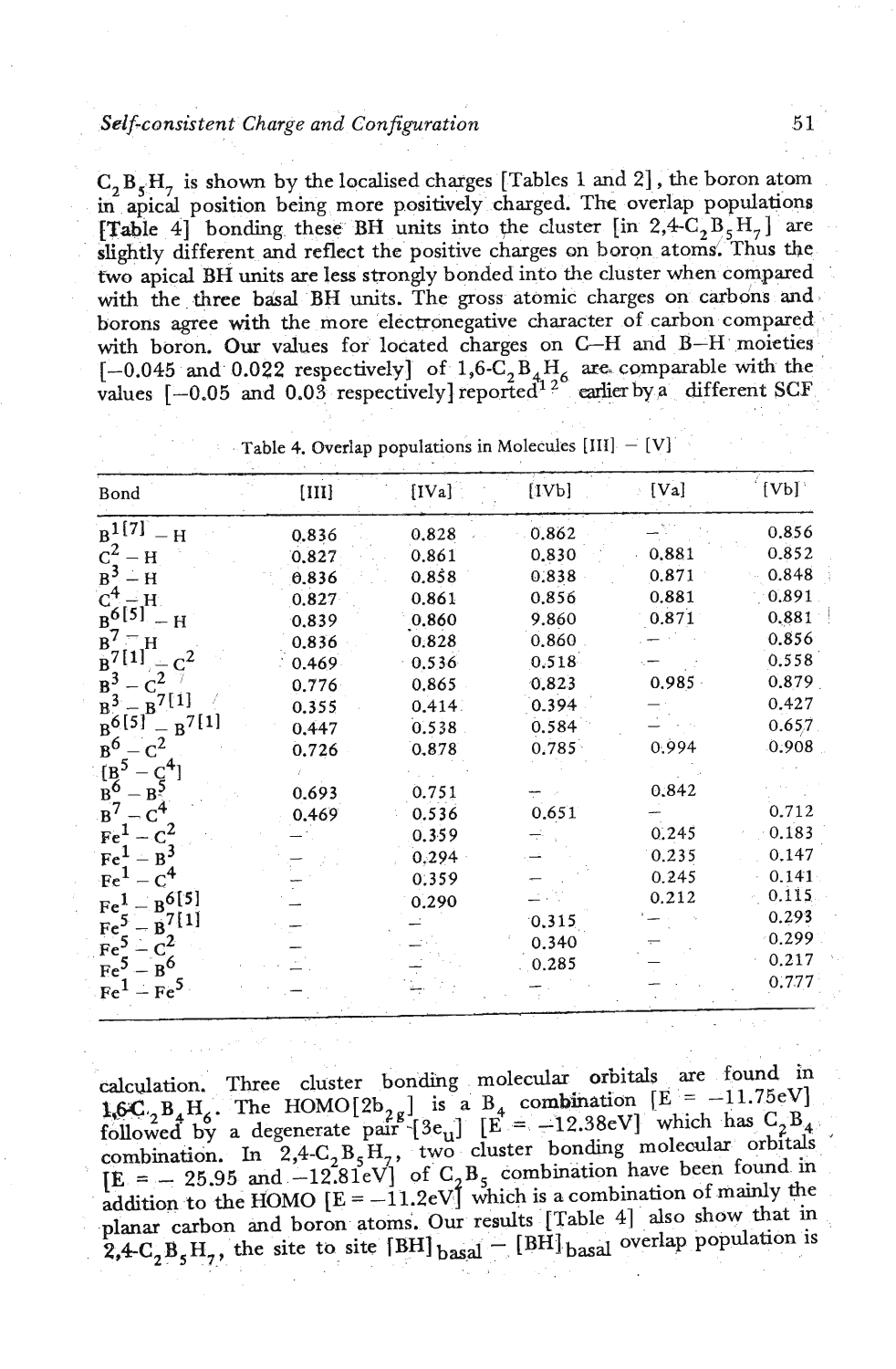

 $(1)$ 8H  $\ddot{\phantom{a}}$ x  $(11)$  $Fe (CO)$ 



 $\mathbf{c}$ 

4

 $HB<sup>3</sup>$ 

ċ<br>H

 $\overline{5}$ 

 $\theta$ 

**(Vb) X** - **Z Fe(CO1, Y** : **BH** 

SCHEME - **[I]**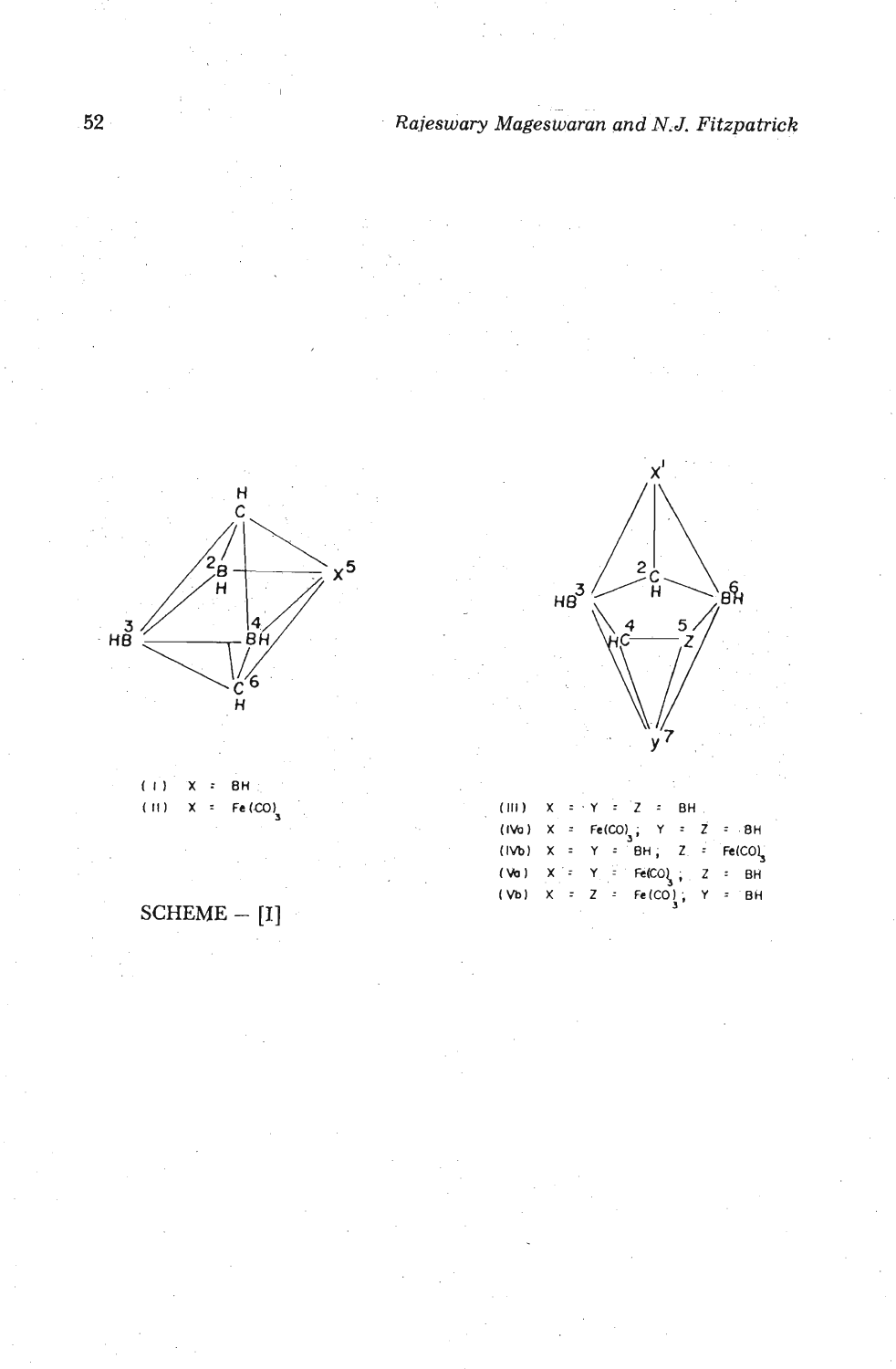### *Self-consistent Charge and Conjipration* 53 -

greater than that of  $[BH]_{\text{basal}} - [BH]_{\text{apical}}$  population and this is in greater than that of  $[BH]_{\text{basal}} - [BH]_{\text{apical}}$  population and this is in agreement with the difference in observed<sup>18</sup> bond lengths  $[BH]_{\text{basal}}$ agreement with the difference in observed<sup>18</sup> bond lengths [BH] basal -<br>[BH] <sub>basal</sub> = 0.1659nm, [B<sup>1</sup>H] - [B<sup>5</sup>H] = 0.1772nm and [B<sup>1</sup>H] - [B<sup>3</sup>H] =  $0.1852mm$ .

Let us commence the discussion of metallocarboranes by comparing the orbitals available on BH and  $Fe(CO)$ , units for cluster bonding. In terms of Wade's approach<sup>19</sup> both the BH and the  $Fe(CO)$ <sub>3</sub> units use two electrons and three orbitals for cluster bonding. Iron in the  $Fe(CO)$ , unit has nine valence shell orbitals [c.f. boron which has four valence shell orbitals], three of these are used to form M-C 6 -bonds, three more **as** well as three electron pairs are used to form  $\pi$ -bonds to the carbonyl groups. This leaves the Fe atom with three valence shell orbitals and two electrons.

SCCC calculations show that in BH the HOMO is a  $\delta$ -level composed of 2s and 2p while LUMOs[e]  $[2p_x$  and  $2p_y$ ] are the  $\pi$ -levels. In the case of  $Fe({\rm CO})_3$ , the HOMO is a hybrid  $[a_1]$  orbital having 4s, 4p<sub>z</sub> and 3d<sub>z</sub>2 components and the LUMOs[e] orbitals are formed from  $[4p_x, 3d_{xz}]$  and  $[4p_y, 3d_{yz}]$  combination as has been reported.<sup>11</sup> This is in agreement with Wade's skeletal electron counting technique. Thus the orbitals\* available for cluster bonding on BH and Fe(C0) units, **as** shown in Figure **1,** are similar in symmetry as reported<sup>11</sup> earlier. [\*The 2D projections of the HOMO and LUMO orbitals of BH and  $Fe(CO)$ , units obtained by z plot progra $mme^{1-4,9,16,20}$  also had similar shapes].

## **3.2**  $[{\bf C}_2 {\bf B}_3 {\bf H}_5 \{ {\rm Fe(CO)}_3 \}]$  [II]

Replacement of the BH unit is  $1,6\text{-}C_2B_4H_6$  by the Fe(CO)<sub>3</sub> unit, as in [II], **vases** [Table 11 the net negative charge on carbons by 0.041 and decreases the positive charge on boron by values in the range 0.020-0.037. Table **3** shows that the overlap population bonding the metallo-unit to the  $C_2 B_2 H_4$  base is about 57% of that bonding the BH in 1,6-C,  $B_4H_6$ . In other words the replacement of a BH unit by a  $\tilde{Fe(CO)}$ <sub>3</sub> group makes the resulting compound even more electron-deficient than the parent carborane. **A** similar result has been observed in borane clusters.<sup>7</sup> Table  $[I]$  shows that the iron atom of ferracarborane  $\text{[II]}$  carries a positive charge  $\text{[0.733]}$  and this may be the reason for the reduction in overlap population betwen the metallounit and carborane base. The positive charge on iron atom may be due to the valence electrons in iron atom being largely delocalised over the carbonyl ligands. Replacement of a BH unit in  $1,6\text{-}C_2B_4H_6$  by a  $\text{Fe(CO)}_3$  unit did not change the energy of the cluster orbitals appreciably. The comparison of the cluster bonding molecular orbitals shows that the roles of the boron  $2p_x$ and  $2p_y$  atomic orbitals in carboranes are taken up by the iron  $3d_{xz}$  and <sup>3</sup> 3d<sub>yz</sub> with some admixture of  $4p_x$  and  $4p_y$ . According to the isolobal principle the  $3d<sub>z</sub>2$ , 4s and  $4p<sub>z</sub>$  metal atomic orbitals should combine to form a hybrid orbital which takes on the role of the boron 2s and 2p<sub>z</sub> orbitals. In  $Fe(CO)$ <sub>3</sub>, the 3d<sub>2</sub>2 atomic orbital is involved in bonding but plays no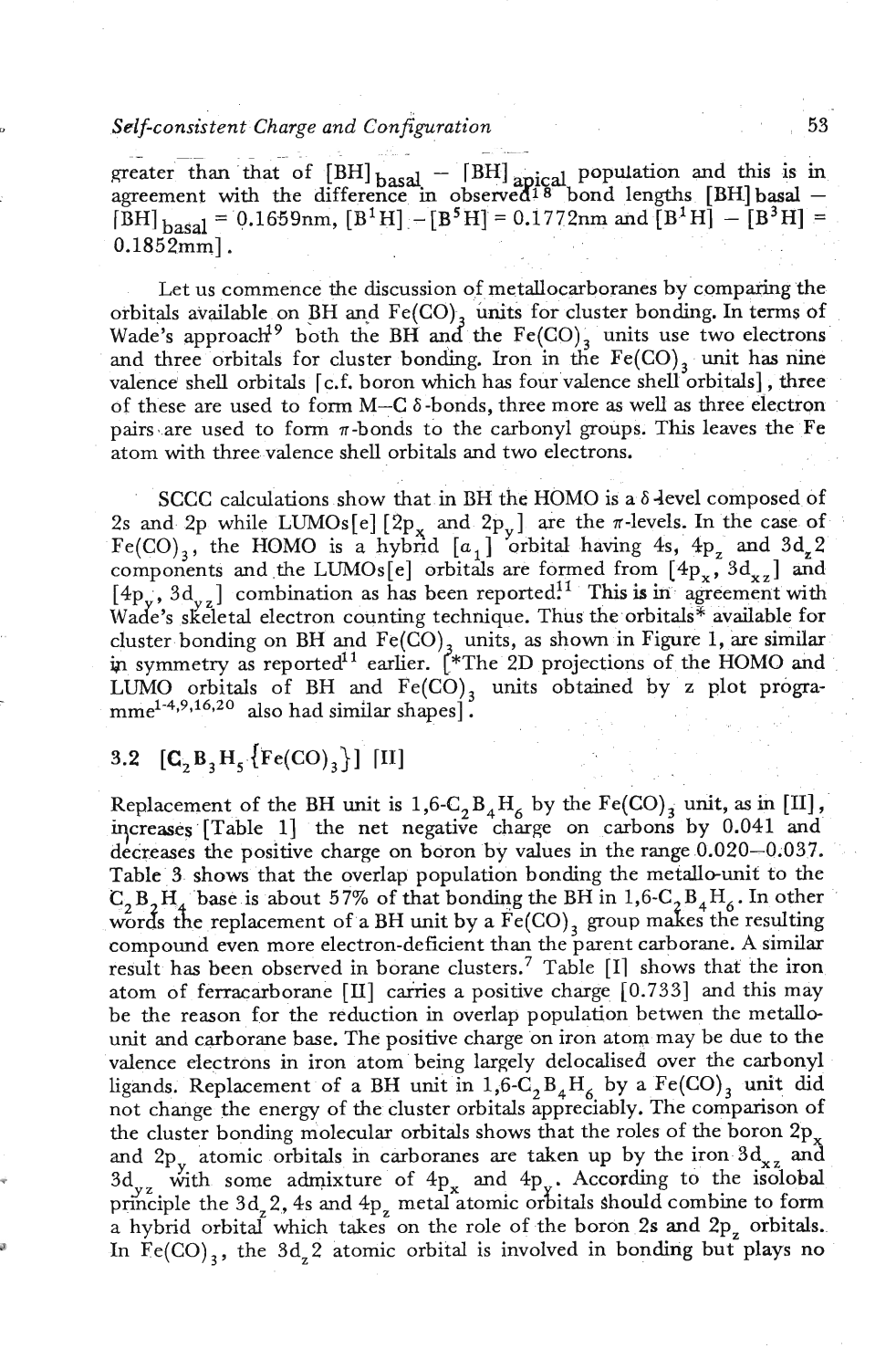

Figure 1. The orbitals available for cluster bonding on BH and  $\text{Fe(CO)}_3$  units.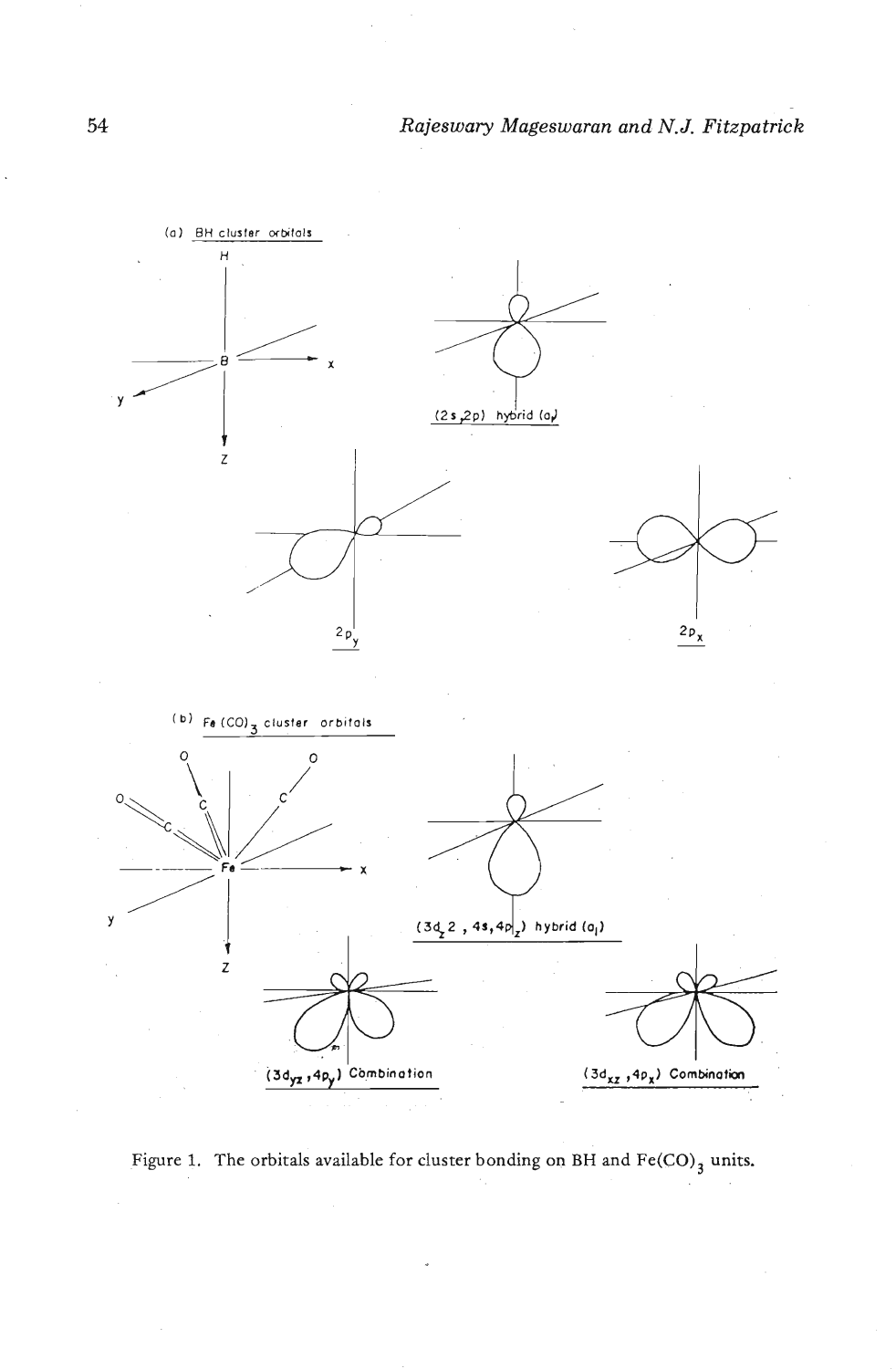### *Self-consistent Charge and Configuration* **5** *5*

ignificant part in cluster bonding, whereas, the  $a_1$  cluster molecular orbital of BH unit [which is equivalent to 2s, 2p<sub>.</sub> hybrid of boron atom] plays a significant part in cluster bonding. A similar result has been reported<sup>8</sup> in metalloboranes. LCAO expansion of HOMO of [II] shows that it has a small contribution from the  $3d_{x^2-y^2}$  of Fe and carbonyl carbon and oxygen atomic orbitals.

| Table 5. Total energy of Valence Electrons |  |
|--------------------------------------------|--|
|--------------------------------------------|--|

| . Molecule                 | Energy/eV |
|----------------------------|-----------|
| $\lceil \mathbf{I} \rceil$ | $-403.8$  |
| [II]                       | $-940.0$  |
| [III]                      | $-462.3$  |
| [IVa]                      | $-992.4$  |
| [IVb]                      | $-987.9$  |
| [Val]                      | $-1538.1$ |
| [Vb]                       | $-1521.5$ |

# 3.3  $\begin{bmatrix} C_2 B_4 H_6 \end{bmatrix}$  [Fe(CO)  $_{3}$ ] [IV]

The replacement of an apical BH unit in  $2,4-C, B, H<sub>7</sub>$  as in [IVa], [i] increases the net negative charge on carbon atoms by 0.040 [ii] decreases the positive charges on boron atoms [Table 11 and [iiil decreases the overlap population bonding the replaced site  $Fe(CO)$ , c.f.BH, to the  $C_2 B_3 H_5$  base by about 27%. The replacement of a basal BH unit by a  $F\tilde{e}(CO)^2$  unit in 2,4-C<sub>2</sub> B<sub>5</sub>H<sub>7</sub> as in [IVb], also increases the net negative charges on carbon atoms but the increase is low  $[0.015$  on  $C^2$  and  $0.022$  on  $C<sup>4</sup>$  and decrease the positive charges on boron atoms [again the decrease is low, Table 1]. The total overlap population associated with the metallogroup in [IVb] is markedly less than that in [IVa] and is much smaller than that of the BII replaced [Ca 54%]. There is a corresponding increase in overlap population between adjacent boron and carbon atoms in [IVa] and [IVb] [Table 4] compared with those in 2,4  $C_2B_5H_7$ . The total overlap population associated with the metallo-group and the total energy of valence electrons [Table 51 indicate that the l-isomer [IVa] is more stable than the 5-isomer [IVb]. As mentioned earlier, the  $2,4-C_2B_5H_7$  has three cluster bonding molecular orbitals. two of  $C_2B_5$  combinations and the third [HOMO] of basal carbon and boron atoms combination. The replacement of either the apical  $B^1H$  or basal  $B^5H$  by a  $Fe(CO)$ <sub>3</sub> unit did not change the energy of any of these orbitals appreciably. The comparison of the LCAO expansion of these orbitals shows that there is no significant contribution from the metal  $3d_2$ , 4s and  $4p_2$  atomic orbitals to these cluster bonding. molecular orbitals and the roles of 2p<sub>y</sub> and 2p<sub>y</sub> atomic orbitals of boron are taken up by iron  $3d_{xx}$  and  $3d_{yy}$  atomic orbitals with small contributions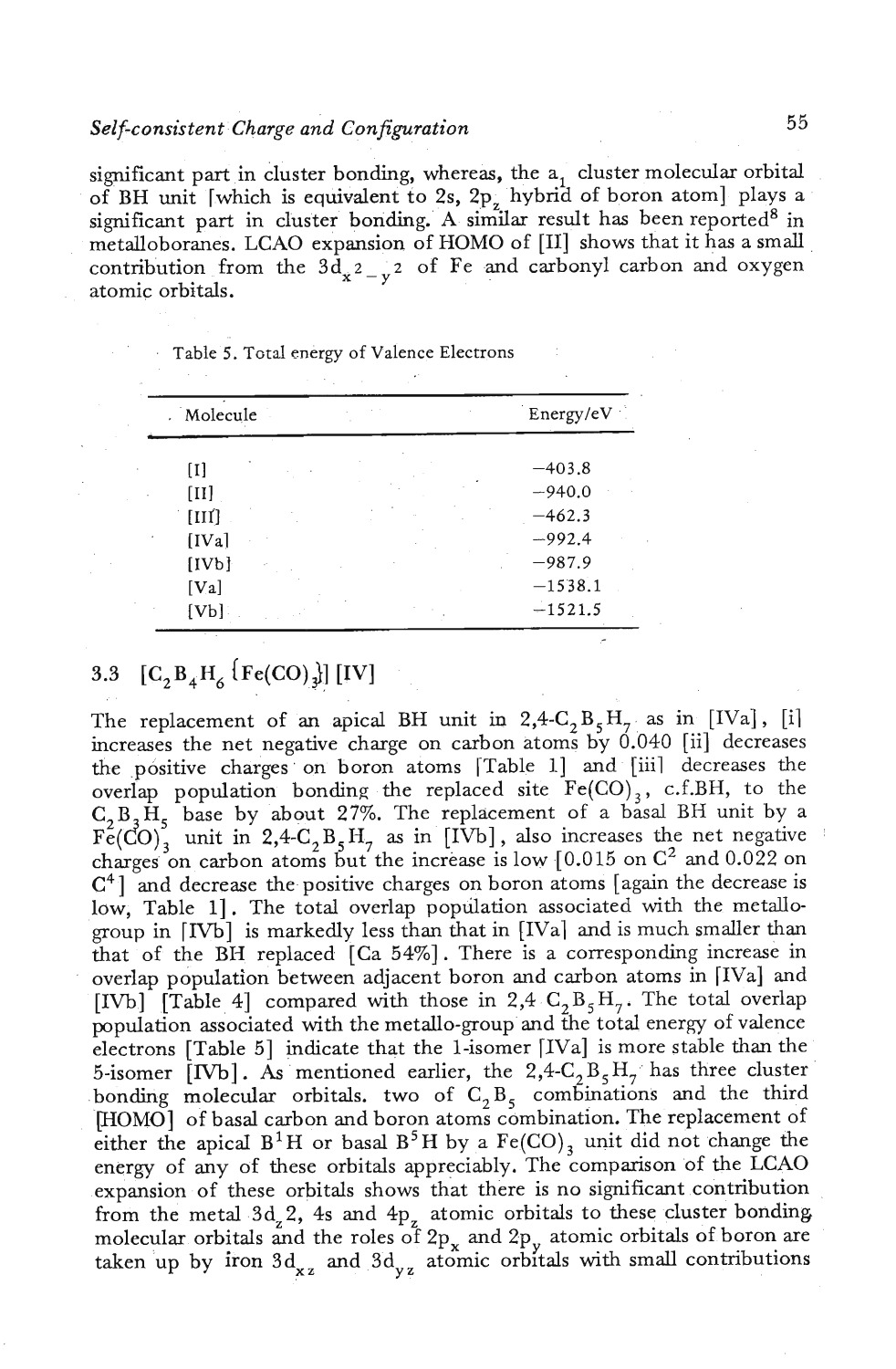### 5 6 *Rajeswary Mageswaran and N.J. Fitzpatrick*

from  $4p_x$  and  $4p_y$ . LCAO expansion of HOMOs of both the ferracarboranes  $[IVa]$  and  $[IVb]$  show that they have a small contribution from the  $3d_x^2$ <sub>x</sub><sup>2</sup> atomic orbital of iron and carbonyl carbon and oxygen atomic orbitals. . .

# 3.4  $[C_2 B_3 H_5 \{Fe(CO)_3\}^2$  [V]

The replacement of the second apical BH unit by a  $Fe(CO)$ , unit as in [Va], increases the negative charge on carbon atoms further but the increase is low [0.012 compared with 0.040 in IVa] **and** decreases the positive charge on basal boron atoms by similar ratios [Table I]. The total overlap population associated with bonding of  $Fe(CO)_3$  unit with  $C_2B_3H_5$  base had also been decreased further by about the same ratio  $\left[$  Ca  $\tilde{2}7\% \right]$  . The replacement of the basal  $B^5H$  unit by the Fe(CO), unit, as in [Vb], changes the charge on  $C^2$  from  $-0.062$  to  $+0.010$  [but the charge on  $C^4$  has changed only slightly from  $-0.062$  to 0.065] and increases the positive charges on boron atoms [Table 1]. Also, it should be noted in  $[Vb]$ ,  $Fe<sup>1</sup>$  atom has a negative net charge whereas  $Fe<sup>5</sup>$  atom has a high positive net charge [Table 1]. The total overlap populations associated with the bonding of metallo-groups with the rest of the cluster units in [Vb] are markedly less than those.in [Val **and**  shows that the basal  $Fe^5(CO)_3$  unit is weakly bonded into the cluster unit when compared with the apical  $Fe(CO)$ , unit. The total overlap population associated with the bonding of metallo-groups with the rest of the cluster unit and the total energy of valence electrons [Table 51 suggest that the compound [Val is more stable than compound [Vb] .



CН

BН

SCHEME [Z]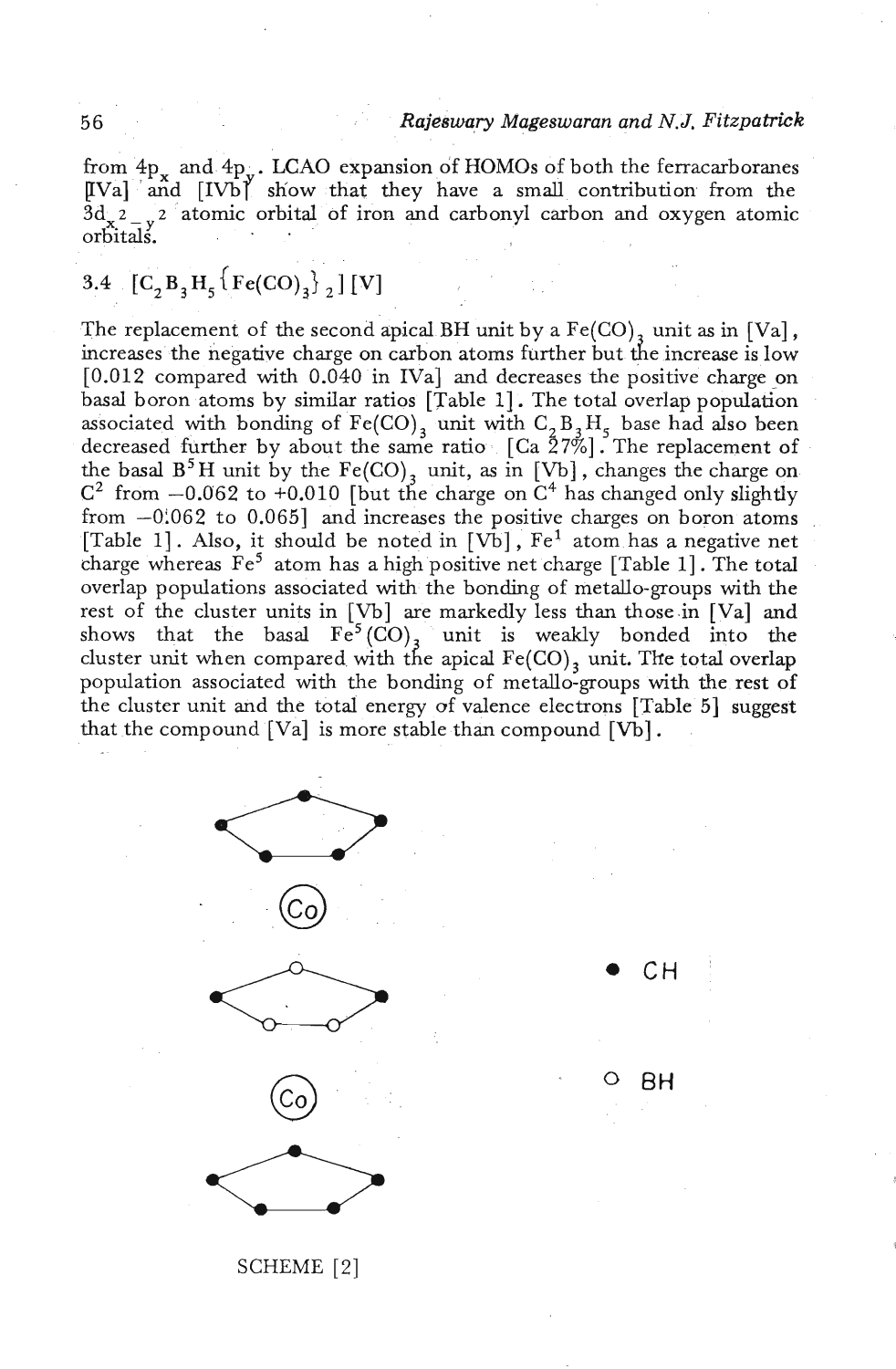### **Self-consistent** *Charge and Configuration*

It is interesting to note that the compound  $1,7,2,4$ - $[(\eta 5-C_5H_5)_2$  $Co_2C_2B_3H_5$  [VI] which is analogous to [Va] had been synthesised<sup>6</sup> and is stahe. dur calculations also show that the replacement of either B'H or  $B^7H$  or  $B^1H$  and  $B^5H$  by  $Fe(CO)_3$  units did not change the energy of cluster bonding molecular orbitals appreciably. Analysis of LCAO expansion of molecular orbitals for [Val and [Vb] is too complex because of the two  $Fe(CO)$ <sub>2</sub> units present in these molecules. But LCAO expansion of HOMOs of  $\left[\text{Va}\right]$  and  $\left[\text{Vb}\right]$  show that there are contributions from  $3d_{\gamma^2-y^2}$  atomic orbitals of iron atoms and atomic orbitals of the carbonyl carbon and oxygen.

### 3.5 Comparison of bonding by BH and  $Fe(CO)$ <sub>3</sub> units

As mentioned earlier in terms of Wade's approach the BH and the  $Fe(CO)_{3}$ units use two electrons each and the CH unit uses **3** electrons for cluster bonding. The overlap population and the atomic orbital contributions in cluster molecular orbitals in carboranes and metallocarboranes studied show that the BH and the CH units use approximately two electrons each and that the  $Fe(CO)$ <sub>2</sub> unit uses less than two electrons [varies with the position and the number of BH units replaced by  $Fe(CO)$ <sub>3</sub> units] for cluster bonding. Our results [Tables 3 and 41 also show that the CH unit uses only one electron from carbon for the C-H bond. Hence the fourth electron froni carbon must have become delocalised into the cluster bonding. The total overlap populations associated with the bonding of  $Fe(CO)$ , groups into the cluster in all ferracarboranes studied are mudh smaller than those of the BH replaced. Table 1 shows that in ferracarboranes [except the  $Fe<sup>1</sup>$  of (Vb)] the iron atoms cany net gross positive atomic charges and these positive charges on iron atoms may be the reason for the reduction in total overlap population between the  $Fe(CO)$ <sub>3</sub> unit and the rest of the cluster unit. The analysis of localised charges on the  $Fe(CO)$ <sub>3</sub> units [Table 2] and the gross atomic charges on the carbonyl carbon and the oxygen atoms [Table I] suggest that the high positive charges on iron atoms may be due to the valence electrons in iron atom being largely delocalised over the carbonyl ligands and this may be the reason for weak bonding between the  $Fe(CO)$ <sub>3</sub> unit and the rest of the cluster unit.

As discussed earlier, the analysis of LCAO of the cluster bonding molecular orbitals shows that only  $3d_{xz}$ ,  $3d_{yz}$ ,  $4p_x$  and  $4p_y$  atomic orbitals of iron atom are used in cluster bonding but all 2s,  $2p_x$ ,  $2p_y$  and  $2p_z$  orbitals *<sup>Y</sup>*of both boron and carbon atoms are used.

### 4. Conclusion

SCCC calculations on carbones [I] and [III] and ferracarboranes [II] [IVa], [IVb], [V] and [Vb] show that even though in terms of Wade's approach, the BH and the  $Fe(CO)$ , units are considered to be isolobal and isoelectronic,

 $57$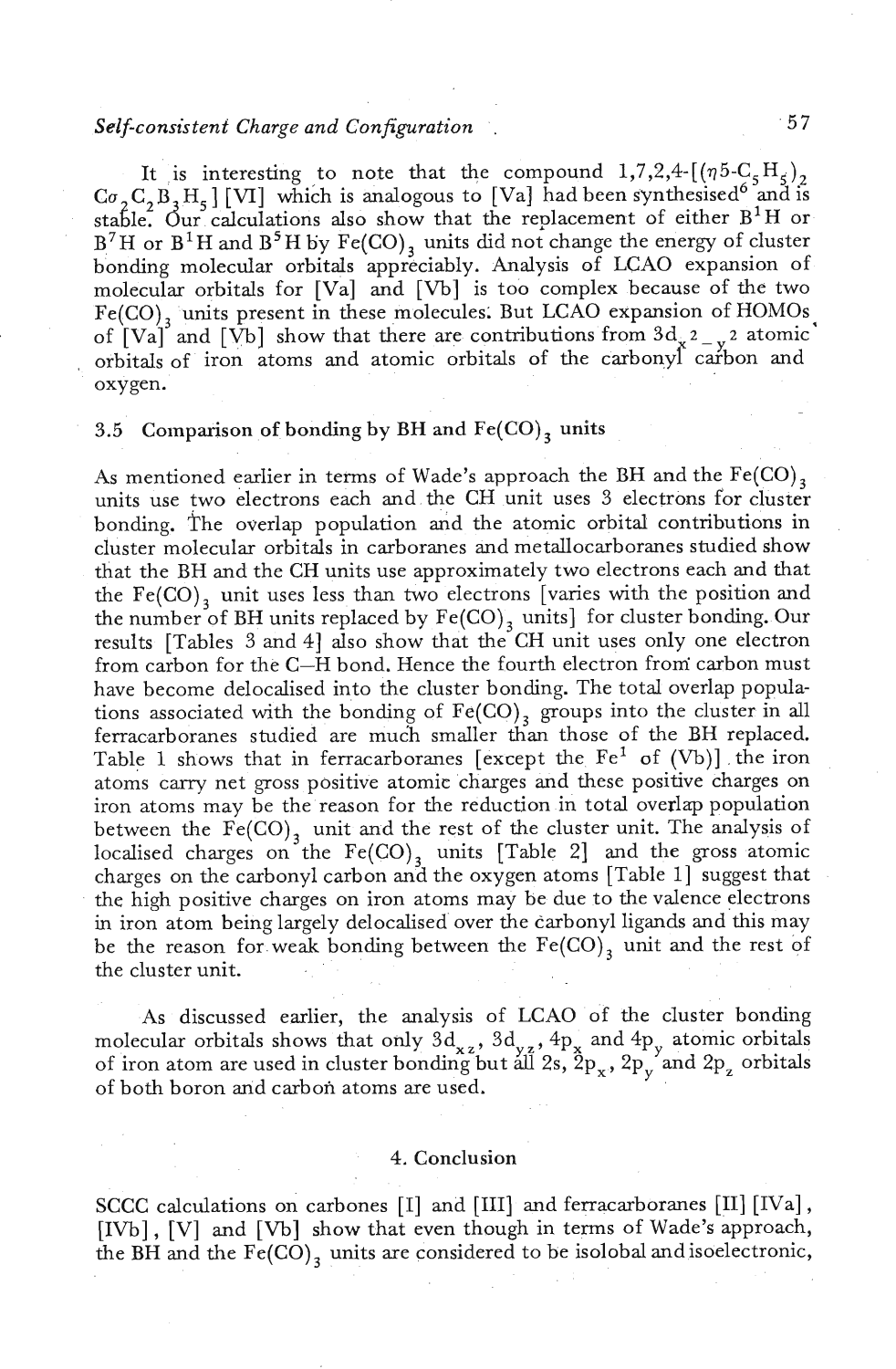the  $Fe(CO)$ <sub>2</sub> unit is weakly bonded into the cluster when compared with the BH unit replaced and this may be due to the valence electrons in iron atom being largely delocalised over the carbonyl ligands in ferracarboranes. Our calculations also show that even though the CH unit appears to use only two electrons for cluster bonding the third electron may be delocalised into the cluster. The comparison of the LCAO of the cluster bonding molecular orbitals shows that even though the roles of  $2p_x$  and  $2p_y$  atomic orbitals of boron are taken up by the iron  $3d_{xz}$  and  $3d_{yz}$  orbitals with some admixture of  $4p_x$  and  $4p_y$  atomic orbitals there is no evidence for the involvement of  $[4s, 4\hat{p}_7, 3d, 2\hat{p}]$  hybrid orbital which is analogous to boron  $[2s, 2p_z]$  hybrid.

#### **References**

- 1. BALLHAUSEN, C. J. & GRAY, H. B. (1964). *Molecular Orbital Theory,*  . W. A. Benjamin Inc. New York, 120.
- 2. BASCH, H. & GRAY, H. B. (1967). *Tbeoret. Chem. Acta, 4* : <sup>367</sup>
- 3. BASCH, H., VISTE, A. & GRAY, H. B. (1960) J. *Chem. Phys, 44* : 10.
- 4. BASCH, **II.,** VISTE, A. & GRAY, H. B. (1965). *Theoret. Chem. Acta,* 3 : 33.
- 5. BEER, D. c., GRIMES, R. N., SNEDDON, L. G., MILLER, V. R. & WEISS, R. (1974). *Inorg. Cbem.,* 13 : 1138.
- *6.* BEER, D. C. MILLER, V. R., SNEDDON, L. G., GRIMES, R. N., MATHEW, M. & BALENIK, G. J. (1973). *J. Amer. Chem. Soc.* 95 : 3046.
- **7. BRINT, P. & SPALDING, T. R. (1979).** *Inorg. Nuclear Chem. Letters***, 15:355.**
- 8. BRINT, P. & SPALDING, T. R. (1980). J. *Chem. Soc. Dalton Trans.,* 1236.
- 9. BROWN, D. A., CHAMBERS, W. J. & FITZPATRICK, N. J. (1972). *'inorganic Chemica Acta,* 7 and references cited there in.
- 10. DAVIS, N. T. & SPEED, C. S. (1970). *J. Organometal, Chem.* **21** : 401'.
- \11. ELIAN, M., @HEN, M. M. L., MINGOS, D. M. P. &HOFFMAN, R. (1976), *Inorg. Chem.,* **15** : 1148.
- 12. EPSTEIN, I. R., KOETZE, T. F., STEVENS, R. M. & LIPSCOMB, W. N. (1970). J. *Amer. Chem. Soc., 92* : 7019.
- 13. GRIMES, R. N. (1978). *Acc. of Chem. Res., 11* : 420.
- 14. GRIMES, R. N. & WEISS, R. (1976). J. *Organometal. Chem.* **27** : 113.